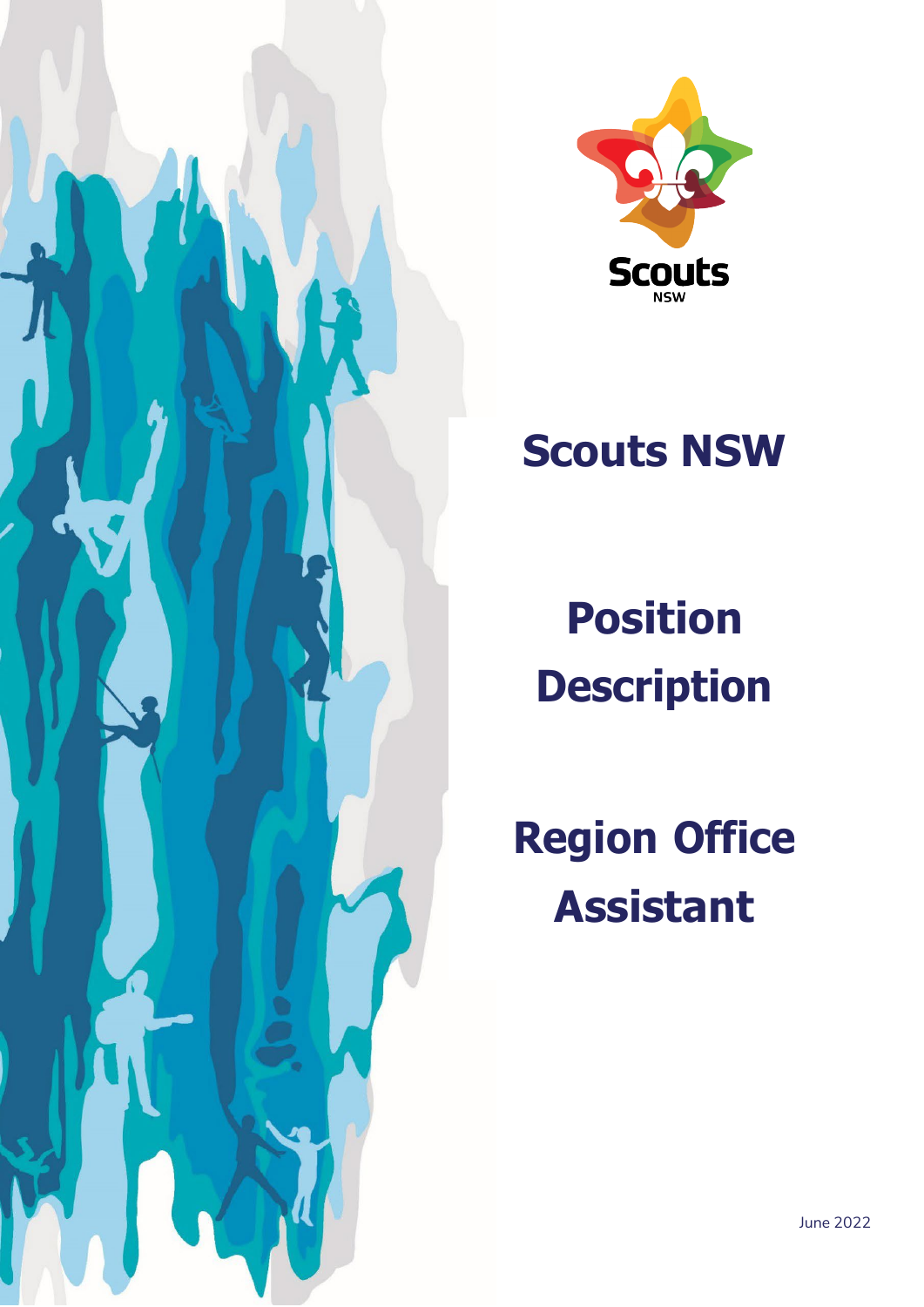## **Purpose of the position**

To manage and maintain at a high level all facets of Scouting Administration and an efficient and courteous Public Enquiry facility for Scouting in the South Metropolitan Region.

The Region Office Assistant is responsible for the implementation of WHS procedures and Scouts NSW risk management principles to provide a safe and secure environment.

## Reporting

#### **Direct Reporting Line**

The Region Office Assistant reports to the Region Commissioner on a day-to-day basis and works in conjunction with the Region Office Manager witha functional reporting line to the Chief Operating Officer of Scouts NSW State Service Centre.

This is a part-time role working 1 1/2 days per week (10 hours).

## Responsibilities and duties

While carrying out the responsibilities of the role, the Region Office Assistant will:

- always uphold the purpose, principles and values of Scouts Australia,
- will adhere to the Adult Code of Conduct,
- will abide by the World Organisation of the Scout Movement, National and State policies, and
- will behave in accordance with the Scout Law and Promise.

Importantly, the Region Office Assistant will comply with, and ensure the implementation ofall applicable legislative and statutory regulations.

#### **Key Responsibility Area 1: Support and Communication**

- i. Support the Region Commissioner (RC) in the delivery (in conjunction with local volunteer Leaders) of localised Region programs
- ii. Support the Region Team, District Commissioners and Scout Groups
- iii. General administrative duties including minutes, correspondence etc.

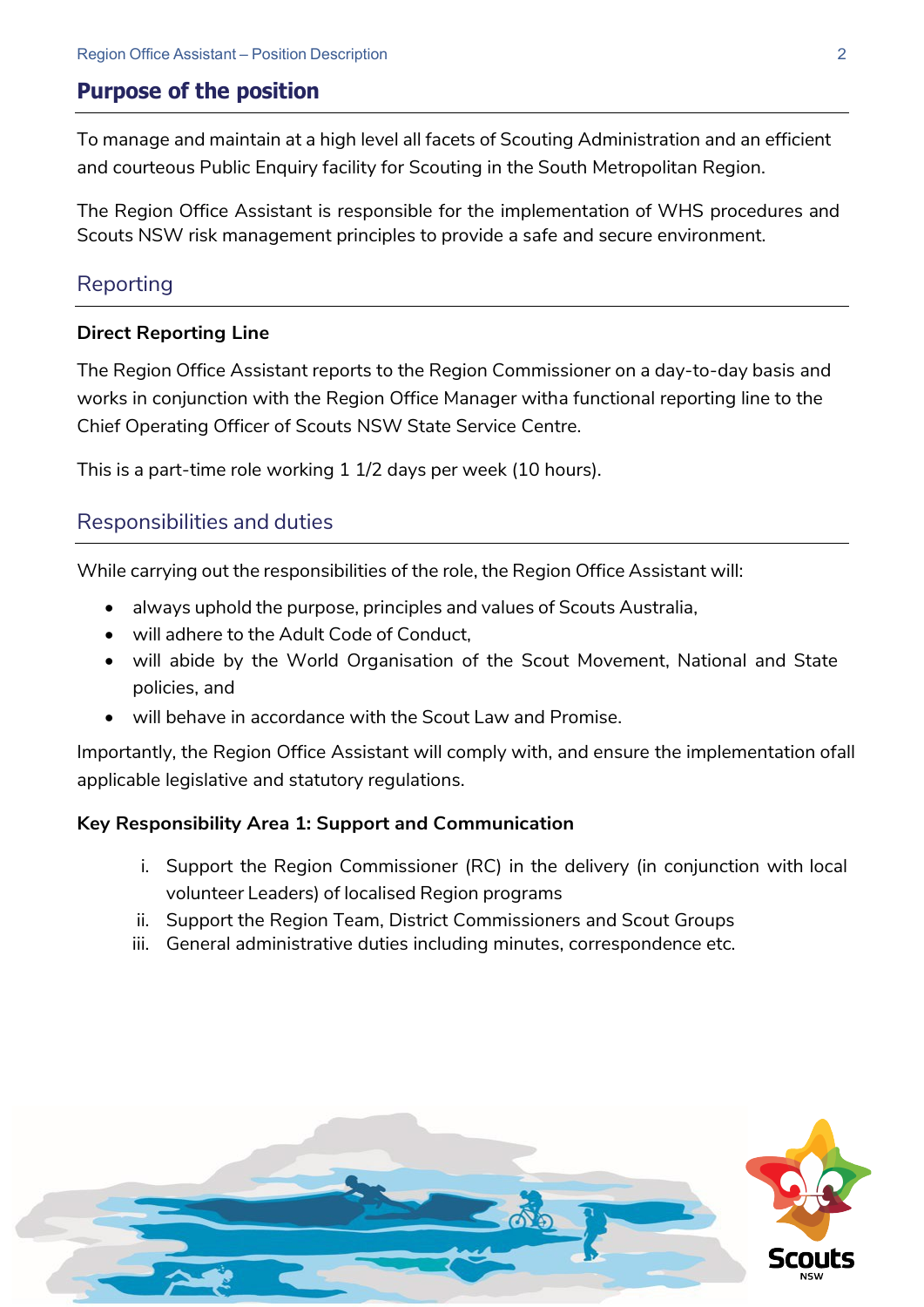- iv. Supervision of voluntary staff working within the Region Office
- v. Management of mail and correspondence
- vi. Oversight of office provisions
- vii. Assisting the preparation of South Met Region Scout Council Annual Report.
- viii. Planning and organisation of Annual Report Presentation event
- ix. Follow up or advice to Groups on Scouting information and procedures
- x. Any other administrative duties as requested by the RC and Scouts personnel.
- xi. Compilation and distribution of Monthly Management Reports and statistics

## **Key Responsibility Area 2: Finance**

- i. General regional accounting duties including receipting, banking, booking refunds, cost code allocations, payments
- ii. Manage Accounts Payable, and maintain suitable recordkeeping, for Region Office, Region Scout Camps and all Region managed Halls.
- iii. Prepare accounts reports for Region Executive Committee including debtors
- iv. Manage overdue/outstanding invoices.
- v. Co-ordinate petty cash expenditure
- vi. Compile and distribute monthly Income & Expenditure Report for each leasee
- vii. Co-ordinate rental payments for leasees

## **Key Responsibility Area 3: Training**

- i. Monitor attendance records for all Training Courses.
- ii. Order Training material and distribute
- iii. Issue of invoices to Groups for Training Courses and New Leader Kits.
- iv. Maintain Member records after qualification

## **Key Responsibility Area 4: Activities**

- i. Manage income and expenditure for Region-based activities, and deliver an Income and Expenditure report
- ii. Manage special Youth Member Awards and badges
- iii. Coordinate participant administration for various activities (including Jamborees)

## **Key Responsibility Area 5: Property**

- i. Act as a first point of contact for Region-based properties.
- ii. Process long term and short term hire leases

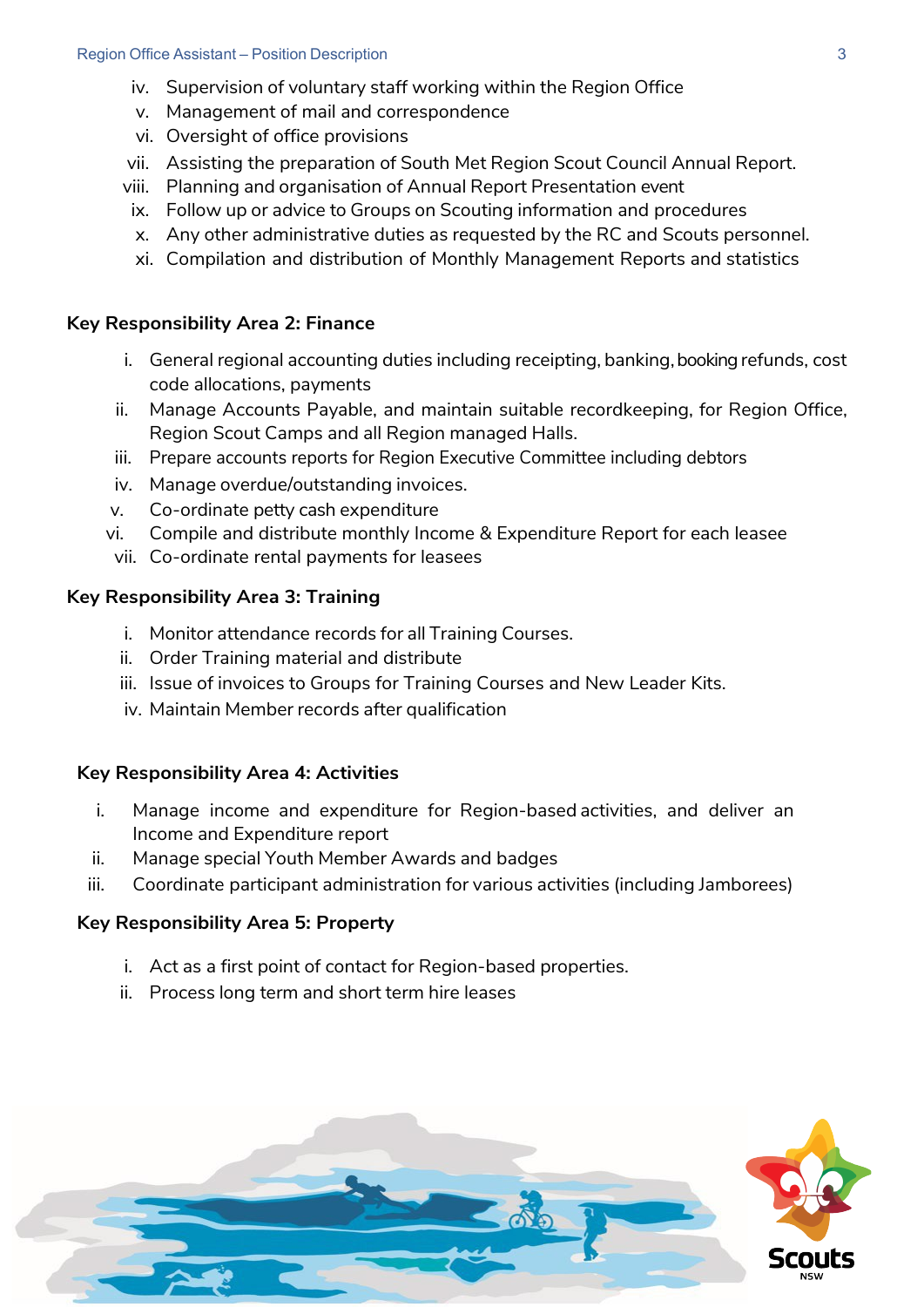#### **Key Responsibility Area 6: Campsites:-**

- i. Manage enquiries and bookings for Region Campsites.
- ii. Liaise with camp committee
- iii. Coordinate camp accounts including payments, bonds etc.

#### **Key Responsibility Area 7: Event Administration (Awards)**

- i. Coordinate the Queen's Scout and World Scout Award process for the Region
- ii. Prepare and distribute Leader Service and Award Reports
- iii. Process Adult Recognition Awards (annually)
- iv. Manage administration relating to awards including data, correspondence, submissions

#### **Key Responsibility Area 8: Office Management**

- i. Follow Work Health and Safety Guidelines and procedures, including risks;
- ii. Be responsible for opening/closing of office and arranging maintenance
- iii. Report all incidents
- iv. Management of region IT system in conjunction with State IT department
- v. Any other reasonable duties as directed by management

## Required Work Experience & Skills

#### **Essential Requirements**

- i. At least three [3] years' experience as a supervisor in either business Administration or an Accounts Department.
- ii. Ideally, have completed or are in the process of completing a recognised Training Course in Business Supervision or Management.

#### **Knowledge, Skills and Abilities**

- iii. Be proficient in operating Microsoft Office 365 (Word,Excel, Access, PowerPoint, Outlook).
- iv. The ability to work with figures and carry out data interpretation functions.
- v. Well-developed verbal and written communication skills.
- vi. Good personal presentation.
- vii. Ability to analyse statistical data.
- viii. Well-developed planning skills
- ix. Good interpersonal relationship skills.
- x. The ability and understanding, to be able to work with voluntary staff.